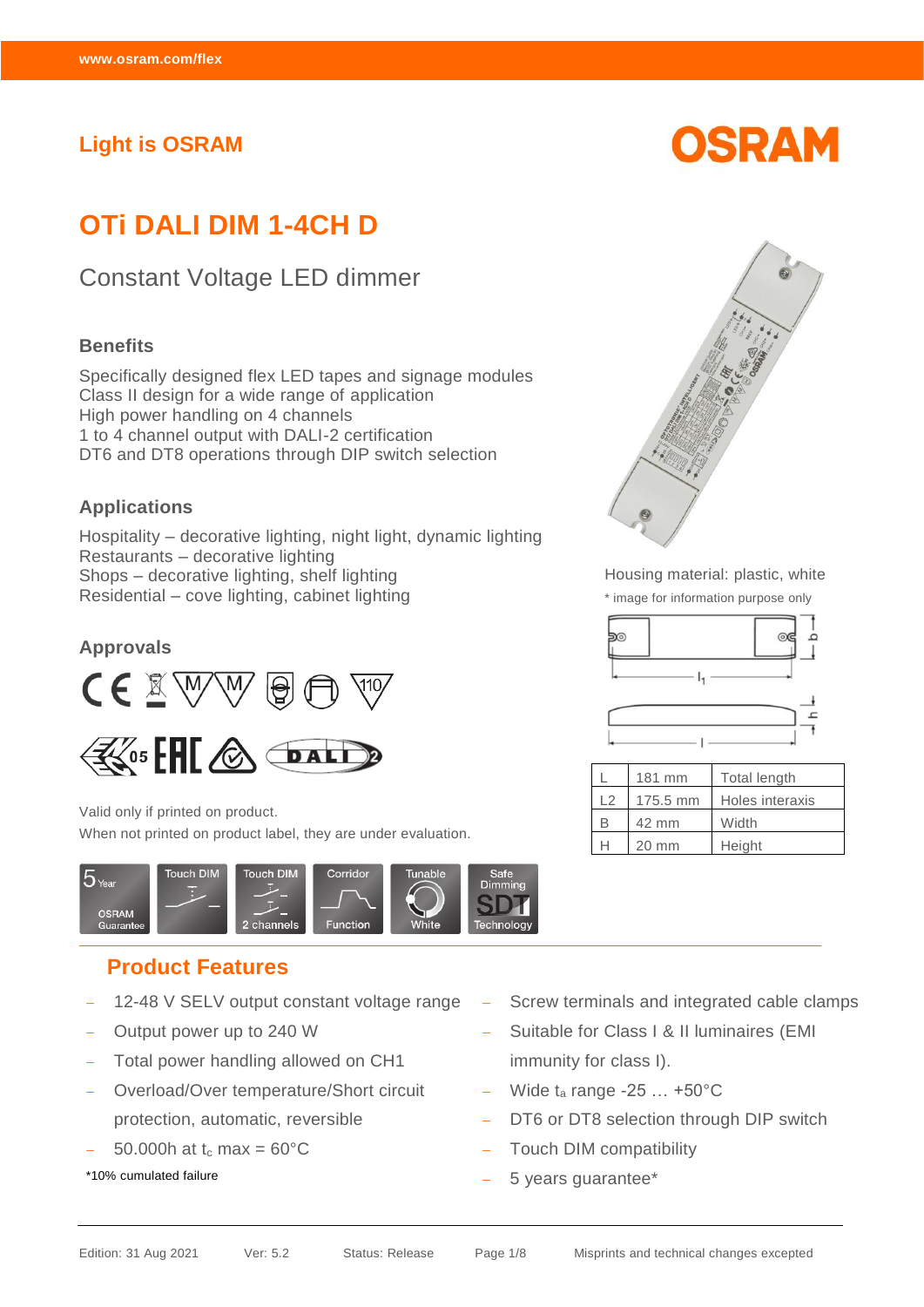## **Electrical specification**

|                | <b>Item</b>                            | <b>Value</b>                                     | Unit                       | <b>Remarks</b>                                                                                                |                           |                                                                         |              |                                        |  |  |
|----------------|----------------------------------------|--------------------------------------------------|----------------------------|---------------------------------------------------------------------------------------------------------------|---------------------------|-------------------------------------------------------------------------|--------------|----------------------------------------|--|--|
|                | Nominal supply voltage                 | $12 - 48$                                        | $\mathsf{V}_{\mathsf{DC}}$ |                                                                                                               |                           |                                                                         |              |                                        |  |  |
|                | Supply voltage range                   | $11 - 50$                                        | $\mathsf{V}_{\mathsf{DC}}$ |                                                                                                               |                           |                                                                         |              |                                        |  |  |
|                |                                        | 11                                               | Α                          |                                                                                                               | $12 - 24$ V, max          |                                                                         |              |                                        |  |  |
|                | Supply input current                   | 6                                                | A                          | 48 V, max                                                                                                     |                           |                                                                         |              |                                        |  |  |
| <b>INPUT</b>   | Power loss in no-load condition        | $\leq 0.5$                                       | W                          | Secondary switching is not allowed                                                                            |                           |                                                                         |              |                                        |  |  |
|                | Standby power                          | $≤0.5$                                           | W                          |                                                                                                               |                           |                                                                         |              |                                        |  |  |
|                | Protection class                       | $\mathbf{H}$                                     |                            |                                                                                                               |                           |                                                                         |              |                                        |  |  |
|                | Suitable for fixtures with prot. Class | 1 & 8                                            |                            |                                                                                                               | EMI immunity for class I. |                                                                         |              |                                        |  |  |
|                |                                        |                                                  |                            |                                                                                                               |                           |                                                                         |              |                                        |  |  |
|                |                                        | Channel                                          | DT6 (max)<br>12 V          | 24 V                                                                                                          | 48 V                      | DT8 (max)<br>12 V                                                       | 24 V         | 48 V                                   |  |  |
|                |                                        |                                                  |                            |                                                                                                               |                           |                                                                         |              |                                        |  |  |
|                |                                        | CH <sub>1</sub><br>CH <sub>2</sub>               | 120 W<br>60 W              | 240 W                                                                                                         | 240 W                     | 60 W                                                                    | 120 W        | 120 W                                  |  |  |
|                | Output load range (per channel)        |                                                  |                            | 120 W                                                                                                         | 120 W                     | 60 W                                                                    | 120 W        | 120 W                                  |  |  |
|                |                                        | CH <sub>3</sub>                                  | 60 W                       | 120 W                                                                                                         | 120 W                     | 60 W                                                                    | 120 W        | 120 W                                  |  |  |
|                |                                        | CH4                                              | 60 W                       | 120 W                                                                                                         | 120 W                     | 60 W                                                                    | 120 W        | 120 W                                  |  |  |
|                |                                        | All                                              | 120 W                      | 240 W                                                                                                         | 240 W                     | 120 W                                                                   | 240 W        | 240 W                                  |  |  |
|                |                                        | Channel                                          | Current (max)              |                                                                                                               |                           |                                                                         |              |                                        |  |  |
|                |                                        |                                                  | DT6                        |                                                                                                               |                           | DT8                                                                     |              |                                        |  |  |
|                |                                        | CH <sub>1</sub>                                  | 10 A                       |                                                                                                               |                           | 5 A                                                                     |              |                                        |  |  |
|                | Output current (per channel)           | CH <sub>2</sub>                                  | 5 A                        |                                                                                                               |                           | 5 A                                                                     |              |                                        |  |  |
|                |                                        | CH <sub>3</sub>                                  | 5 A                        |                                                                                                               |                           | 5 A                                                                     |              |                                        |  |  |
| <b>OUTPUT</b>  |                                        | CH4                                              | 5 A                        |                                                                                                               |                           | 5 A                                                                     |              |                                        |  |  |
|                |                                        | All                                              | 10 A                       |                                                                                                               |                           | 10 A                                                                    |              |                                        |  |  |
|                |                                        | Type                                             | DT6                        |                                                                                                               |                           | DT8                                                                     |              |                                        |  |  |
|                |                                        | DIP1                                             | ON                         |                                                                                                               | DT6 function              |                                                                         | DT8 function |                                        |  |  |
|                |                                        | DIP2/<br>DIP <sub>3</sub>                        | ON / ON                    | CH <sub>1</sub>                                                                                               |                           |                                                                         |              |                                        |  |  |
|                |                                        |                                                  | OFF / ON                   | CH1, CH2                                                                                                      |                           |                                                                         |              | $CH1 = CH3 = WW$ ,<br>$CH2 = CH4 = CW$ |  |  |
|                | DT6 / DT8 options                      |                                                  | ON / OFF                   | CH1, CH2, CH3                                                                                                 |                           | N.A.                                                                    |              |                                        |  |  |
|                |                                        |                                                  | OFF/                       | CH1, CH2, CH3,                                                                                                |                           |                                                                         |              |                                        |  |  |
|                |                                        |                                                  | OFF                        | CH4                                                                                                           |                           |                                                                         |              |                                        |  |  |
|                |                                        |                                                  | ON                         | Touch DIM                                                                                                     |                           | ON                                                                      | Touch DIM    |                                        |  |  |
|                |                                        | DIP4                                             | OFF                        | Corridor                                                                                                      |                           | OFF                                                                     | Corridor     |                                        |  |  |
|                | Min load per channel                   | 20                                               | W                          |                                                                                                               |                           | Min load that doesn't trigger open circuit detection                    |              |                                        |  |  |
|                | Capacitive load                        | 1                                                | $\mu$ F/A                  |                                                                                                               |                           |                                                                         |              |                                        |  |  |
|                | Dimming interface                      | DALI-2                                           |                            |                                                                                                               |                           |                                                                         |              |                                        |  |  |
|                | Dimming range                          | 0,1100                                           | $\%$                       |                                                                                                               |                           | DALI dimming steps (0  254), logarithmic curve                          |              |                                        |  |  |
|                | Dimming method                         | <b>PWM</b>                                       |                            |                                                                                                               |                           |                                                                         |              |                                        |  |  |
|                | PWM frequency                          | 3                                                | kHz                        |                                                                                                               |                           |                                                                         |              |                                        |  |  |
|                |                                        |                                                  |                            | Fade Time                                                                                                     |                           |                                                                         | Fade rate    |                                        |  |  |
|                |                                        | <b>DALI</b> default                              |                            | 0.2s<br>44.7 steps/s                                                                                          |                           |                                                                         |              |                                        |  |  |
|                | Fade time / Fade rate                  | Touch Dim                                        |                            | Fade on: 0.5 s<br>Fade off: 0.5 s<br>N.A.                                                                     |                           |                                                                         |              |                                        |  |  |
|                |                                        | Corridor                                         |                            | N.A.<br>Fade on: 0.5 s<br>Fade off: 0.5 s                                                                     |                           |                                                                         |              |                                        |  |  |
| <b>DIMMING</b> | Power on behaviour in Touch DIM mode   | Last level                                       |                            | Default mode                                                                                                  |                           |                                                                         |              |                                        |  |  |
|                |                                        |                                                  |                            |                                                                                                               |                           |                                                                         |              |                                        |  |  |
|                | Sensor function                        |                                                  |                            |                                                                                                               |                           | Yes, in combination with OSRAM Touch DIM sensor and normal PIR corridor |              |                                        |  |  |
|                |                                        | sensors; sensor should be powered by other mains |                            |                                                                                                               |                           |                                                                         |              |                                        |  |  |
|                | TW control with push buttons           |                                                  |                            | Allowed, refer to below connection diagram and user instructions                                              |                           |                                                                         |              |                                        |  |  |
|                | Interface overvoltage                  |                                                  |                            | Rated voltage: 220-240 V <sub>ac</sub> , 50/60 Hz<br>DALI interface is protected: 198-264 Vac, surge ≤ 1000 V |                           |                                                                         |              |                                        |  |  |
|                | Galvanic insulation                    | DA/Input, DA/Output: reinforced insulation       |                            |                                                                                                               |                           |                                                                         |              |                                        |  |  |
|                |                                        |                                                  |                            |                                                                                                               |                           |                                                                         |              |                                        |  |  |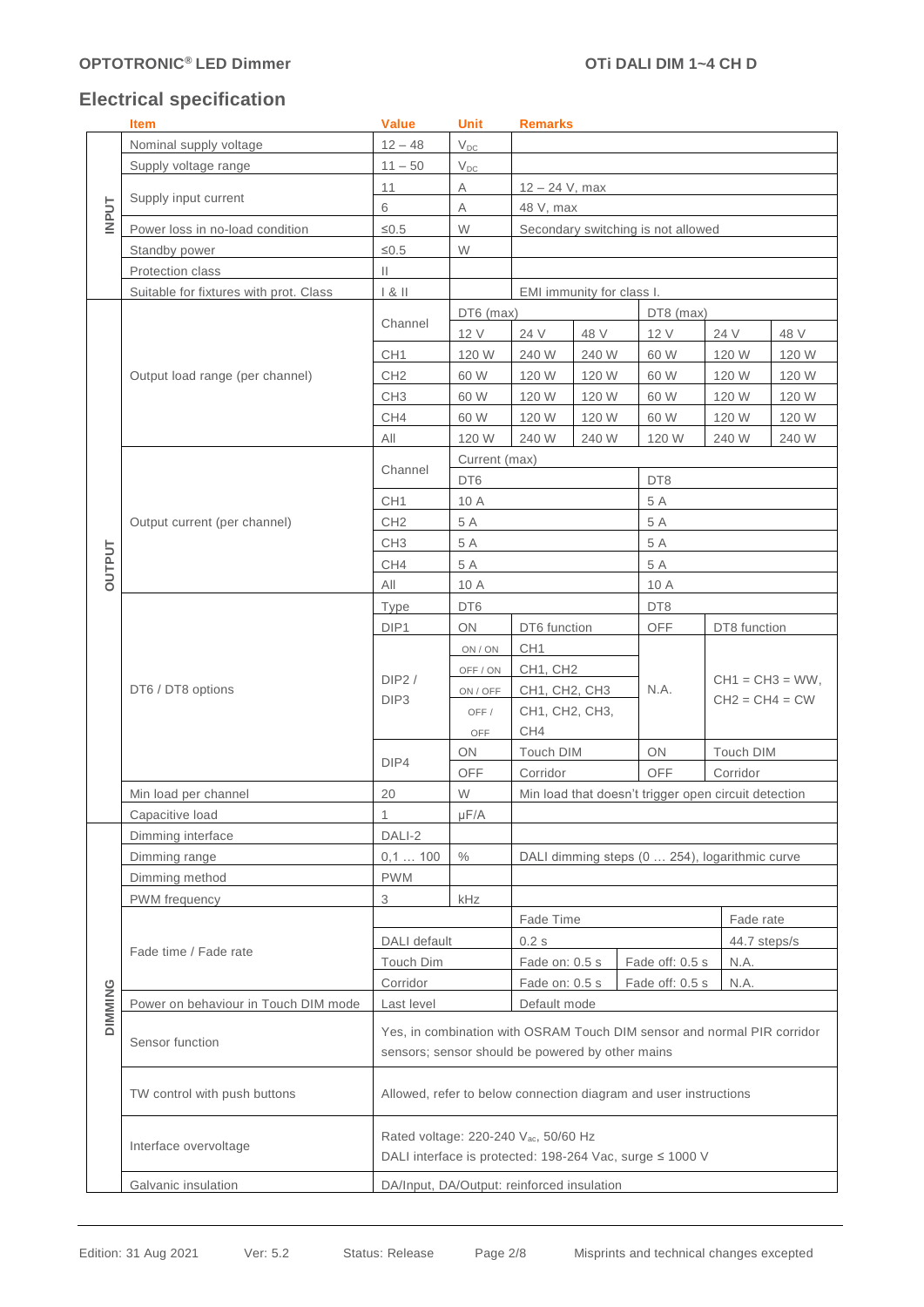### **OPTOTRONIC<sup>®</sup> LED Power Supply <b>COUPLE ACTS** OTI DALI DIM 1-4CH D

|                                         | Ambient temperature range                                                                                                                                                                                                                                                                            | $-25+50$                                                                                 | $^{\circ}$ C                                                                                                               |                                                                                                                                                |
|-----------------------------------------|------------------------------------------------------------------------------------------------------------------------------------------------------------------------------------------------------------------------------------------------------------------------------------------------------|------------------------------------------------------------------------------------------|----------------------------------------------------------------------------------------------------------------------------|------------------------------------------------------------------------------------------------------------------------------------------------|
| Max. temperature at $t_c$ test point    |                                                                                                                                                                                                                                                                                                      | 60                                                                                       | $^{\circ}$ C                                                                                                               | At $t_c$ point of the product label, $t_a$ not exceeded                                                                                        |
| Mac case temperature in fault condition |                                                                                                                                                                                                                                                                                                      | 110                                                                                      | $^{\circ}$ C                                                                                                               |                                                                                                                                                |
|                                         | Storage temperature range                                                                                                                                                                                                                                                                            | $-40+85$                                                                                 | $^{\circ}$ C                                                                                                               |                                                                                                                                                |
|                                         | Permitted rel. humidity during operation                                                                                                                                                                                                                                                             | $5 - 85$                                                                                 | $\%$                                                                                                                       | Not condensing                                                                                                                                 |
|                                         | Surge capability (DA/DA)                                                                                                                                                                                                                                                                             | 1                                                                                        | kV                                                                                                                         | acc to. EN 61547                                                                                                                               |
|                                         | Environmental rating                                                                                                                                                                                                                                                                                 | Indoor                                                                                   |                                                                                                                            |                                                                                                                                                |
|                                         | IP protection class                                                                                                                                                                                                                                                                                  | IP 20                                                                                    |                                                                                                                            |                                                                                                                                                |
| ENVIRONMENTAL                           | Mains switching cycles                                                                                                                                                                                                                                                                               | >100000                                                                                  | cycles                                                                                                                     | @ $t_a = 25^{\circ}C$                                                                                                                          |
|                                         | <b>Expected ECG lifetime</b>                                                                                                                                                                                                                                                                         | 50000                                                                                    | h                                                                                                                          | $t_c = 60^{\circ}$ C and 10% failure rate,                                                                                                     |
|                                         | Overheating protection                                                                                                                                                                                                                                                                               | Yes                                                                                      |                                                                                                                            | Auto reversible                                                                                                                                |
|                                         | Overload protection                                                                                                                                                                                                                                                                                  | Yes                                                                                      |                                                                                                                            | Auto reversible                                                                                                                                |
|                                         | Short-circuit protection                                                                                                                                                                                                                                                                             | Yes                                                                                      |                                                                                                                            | Auto reversible                                                                                                                                |
|                                         | No load proof                                                                                                                                                                                                                                                                                        | Yes                                                                                      |                                                                                                                            | Secondary switching is not allowed                                                                                                             |
|                                         | DALI interface polarity                                                                                                                                                                                                                                                                              | No                                                                                       |                                                                                                                            | DALI cables can be connected without observing polarity                                                                                        |
|                                         | Type of connection                                                                                                                                                                                                                                                                                   | screw terminals                                                                          |                                                                                                                            |                                                                                                                                                |
|                                         | <b>Dimensions</b>                                                                                                                                                                                                                                                                                    | 181x42x20                                                                                | mm                                                                                                                         | LxWxH                                                                                                                                          |
|                                         | Holes interaxis                                                                                                                                                                                                                                                                                      | 175.5                                                                                    | mm                                                                                                                         |                                                                                                                                                |
|                                         | Weight                                                                                                                                                                                                                                                                                               | 100                                                                                      | g                                                                                                                          |                                                                                                                                                |
|                                         | Casing material<br>Note: All parameters are measured at 12-48V input, full load and 25°C of ambient temperature.                                                                                                                                                                                     | Plastic                                                                                  |                                                                                                                            | White RAL9010                                                                                                                                  |
|                                         |                                                                                                                                                                                                                                                                                                      |                                                                                          |                                                                                                                            |                                                                                                                                                |
|                                         | $175.5 -$<br>20<br>- 181 -<br>12-48 V <sub>DC</sub><br>$\overline{\bullet}$ IN- $\stackrel{\infty}{\le}$<br>PWM LED Dimmer 240W<br>ON: DT6<br>DIP <sub>1</sub><br>OFF←ON<br>DIP <sub>2</sub><br>OFF<br>ON<br>N<br>DIP <sub>3</sub><br>ON<br>ON<br>ωΓ<br>Output<br>CH1 CH1-2<br>DIP4<br>ON: Touch DIM | OFF: DT8<br>12V<br>ON<br>OFF<br>24V<br>OFF<br>OFF<br>$CH1-3$<br>$CH1-4$<br>OFF: Corridor | 86153 Augsburg<br>Germany<br>www.osram.com<br>U <sub>IN</sub> POUT(max.<br>120W<br>240W<br>EAI<br>48V 240W                 | OSRAM GmbH wire preparation LED $+$ $\Gamma$ <sup>1</sup><br>$COMM (+)$<br>$COMM (+)$<br>LED+LO<br>$5-8mm$<br>CH1 (-)<br>$CH1-$<br><b>SELV</b> |
|                                         | $o t_c : 60^\circ C$<br>DA TOUCH DIM<br>DALI IN /<br>$t_a$ : 30.50°C<br><b>Push-DIM</b><br><b>DALI</b><br>$DA$ $s_{ENSOR}$                                                                                                                                                                           |                                                                                          |                                                                                                                            | $CH2-$<br>CH2 (-)<br>Made in China $CH3$ =<br>CH3 (-)<br><b>OSRAM</b><br>$CH4-$<br>CH4 (-)                                                     |
|                                         | <b>Terminals</b><br>Screw terminals                                                                                                                                                                                                                                                                  |                                                                                          |                                                                                                                            |                                                                                                                                                |
|                                         | Wire peeling length<br>$5 - 8$                                                                                                                                                                                                                                                                       | mm                                                                                       |                                                                                                                            |                                                                                                                                                |
| <b>INPUT</b>                            | $0.5 - 2.5$<br>Cable cross section                                                                                                                                                                                                                                                                   | mm <sup>2</sup>                                                                          | H07RN-F/2x1.5 mm <sup>2</sup><br>H03VV-F2x0,75 mm <sup>2</sup><br>NYM $3x1,5$ mm <sup>2</sup><br>NYM 3x1,5 mm <sup>2</sup> | Recommended cables for DC input:H05RN-F/2x1.0 mm <sup>2</sup><br>Recommended cables for DALI:                                                  |
|                                         | <b>Terminals</b><br>Screw terminals                                                                                                                                                                                                                                                                  |                                                                                          | H03VV-F2x0,75 mm <sup>2</sup><br>1 LED+ / 1 LED-                                                                           |                                                                                                                                                |
|                                         | Wire peeling length<br>$5 - 8$                                                                                                                                                                                                                                                                       | mm                                                                                       |                                                                                                                            |                                                                                                                                                |
| <b>OUTPUT</b>                           | Cable cross section<br>$0.5 - 2.5$                                                                                                                                                                                                                                                                   | mm <sup>2</sup>                                                                          | Recommended cables:<br>NYM $3x1.5$ mm <sup>2</sup><br>H03VV-F2x0,75 mm <sup>2</sup>                                        | 2 poles for $V (+), 4$ poles for $V (-)$                                                                                                       |
|                                         |                                                                                                                                                                                                                                                                                                      |                                                                                          |                                                                                                                            |                                                                                                                                                |
|                                         |                                                                                                                                                                                                                                                                                                      |                                                                                          |                                                                                                                            |                                                                                                                                                |

### **Product drawing**



| 12-48 V <sub>pc</sub> |                          | <b>OIN+</b> DRTOTRONIC <sup>®</sup> INTELLIGENT | <b>DALI DIM 1-4CH D</b> |               |                                            | <b>OSRAM GmbH</b><br>Berliner Allee 65 0.5-2.5<br>86153 Augsburg | wire preparation | $LED + F'$  | $COMM (+)$          |
|-----------------------|--------------------------|-------------------------------------------------|-------------------------|---------------|--------------------------------------------|------------------------------------------------------------------|------------------|-------------|---------------------|
|                       | $\infty$                 | PWM LED Dimmer 240W                             |                         |               |                                            | Germany                                                          | $5 - 8$ $mm$     | LED+"       | $COMM (+)$          |
|                       | $OFF \leftrightarrow ON$ | DIP <sub>1</sub>                                | ON: DT6                 | OFF: DT8      | U <sub>IN</sub> POUT(max.)<br>12VI<br>120W | www.osram.com                                                    |                  | ---         | CH <sub>1</sub> (-) |
|                       |                          | DIP <sub>2</sub><br>ON                          | OFF<br>ON               | OFF           | 240W<br><b>24V</b>                         |                                                                  |                  | $CH1-$      |                     |
|                       | ।∾ ।                     | DIP <sub>3</sub><br>ON                          | OFF<br>OΝ               | OFF           | 48V 240W                                   |                                                                  |                  | <b>SELV</b> |                     |
|                       | $\omega$<br>$-4$         | Output<br>CH <sub>1</sub>                       | $CH1-2$                 | CH1-3 CH1-4   | بملكاء<br>↜                                |                                                                  |                  |             |                     |
|                       |                          | DIP <sub>4</sub>                                | ON: Touch DIM           | OFF: Corridor | $7 - 6$                                    |                                                                  | 05               | $CH2-$      | CH <sub>2</sub> (-) |
| DALI IN /             | $DA$ TOUCH DIM           | $o t_c$ :60 $°C$<br>$t_a$ : -3050°C             |                         | .110.         | .M                                         | λM,<br>₩                                                         | Made in China    | $CH3-$      | CH3 (-)             |
| <b>Push-DIM</b>       | DDA                      | DALI<br><b>SENSOR</b>                           |                         |               |                                            | ≃                                                                |                  |             | CH4 (-)             |

|                   | Terminals           | Screw terminals |                 |                                                                                                                                                                                                                                                                 |
|-------------------|---------------------|-----------------|-----------------|-----------------------------------------------------------------------------------------------------------------------------------------------------------------------------------------------------------------------------------------------------------------|
|                   | Wire peeling length | $5 - 8$         | mm              |                                                                                                                                                                                                                                                                 |
| <b>INPUT</b>      | Cable cross section | $0.5 - 2.5$     | mm <sup>2</sup> | Recommended cables for DC input: H05RN-F/2x1.0 mm <sup>2</sup><br>H07RN-F/2x1.5 mm <sup>2</sup><br>H03VV-F2x0.75 mm <sup>2</sup><br>NYM $3x1.5$ mm <sup>2</sup><br>Recommended cables for DALI:<br>NYM $3x1.5$ mm <sup>2</sup><br>H03VV-F2x0,75 mm <sup>2</sup> |
|                   | <b>Terminals</b>    | Screw terminals |                 | $1$ LED+ $/$ 1 LED-                                                                                                                                                                                                                                             |
|                   | Wire peeling length | $5 - 8$         | mm              |                                                                                                                                                                                                                                                                 |
| 5<br><b>DUTPI</b> | Cable cross section | $0.5 - 2.5$     | mm <sup>2</sup> | 2 poles for $V (+)$ , 4 poles for $V (-)$<br>Recommended cables:<br>NYM $3x1.5$ mm <sup>2</sup><br>H03VV-F2x0,75 mm <sup>2</sup>                                                                                                                                |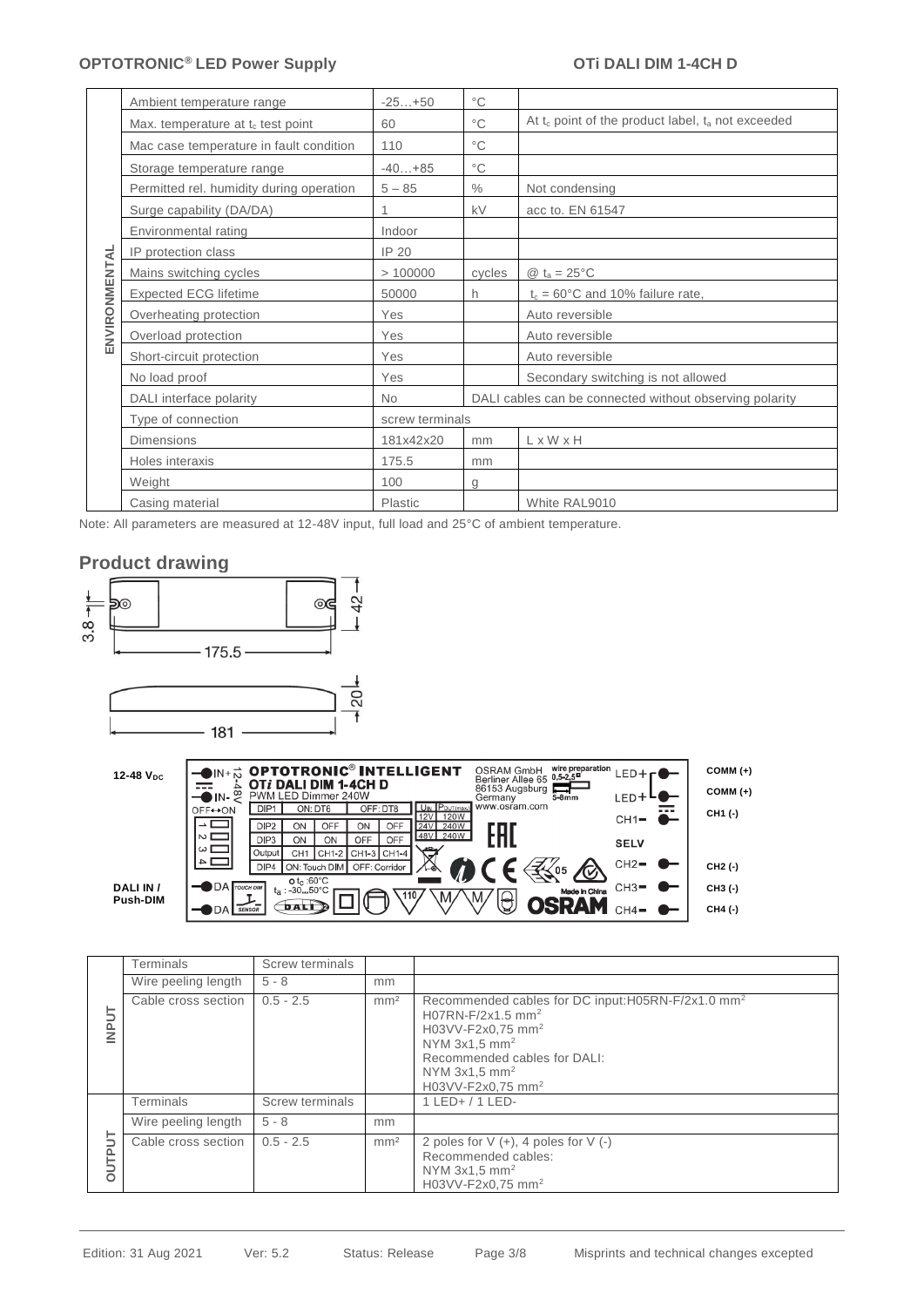#### **Led wire length**

EMI pass verified with wire length below 3.0 m without consideration of ECG as system, only verified dimmer together with LED module, from the dimmer to the LED module at full load.

Wiring longer than 3.0 m from ECG to LED module is possible, but site installation conditions may interfere with EMI with these longer cables. EMI is therefore not verified in this condition based on matching constant voltage driver.

For longer lengths than 3.0 m, appropriate cable cross section must be carefully selected to reduce voltage drop. The cables must be dimensioned correctly, and they should be isolated from every wiring or parts at voltage not SELV. It is suggested to use double insulated shielded and twisted cables.

Specifically, for 24 V applications, table below suggests the proper wire section for each cable length to ensure that the LED module input voltage is at least 23 V.

| Vout 24V      |            |      | Cable length [m] |     |     |     |     |     |
|---------------|------------|------|------------------|-----|-----|-----|-----|-----|
|               | <b>AWG</b> | mm2  | 5                | 10  | 20  | 30  | 40  | 50  |
|               | 20         | 0.5  | 133              | 67  | 33  | 22  | 17  | 13  |
|               | 18         | 0.75 | 196              | 98  | 49  | 33  | 24  | 20  |
|               | 17         |      | 240              | 133 | 66  | 44  | 33  | 27  |
|               | 16         | 1.5  | 240              | 198 | 99  | 66  | 50  | 40  |
| Cable section | 14         | 2.5  | 240              | 240 | 162 | 108 | 81  | 65  |
|               | 12         | 4    | 240              | 240 | 240 | 174 | 130 | 104 |
|               | 10         | 6    | 240              | 240 | 240 | 240 | 195 | 156 |
|               | 8          | 10   | 240              | 240 | 240 | 240 | 240 | 240 |

Values are indicative at ta 25°C. Each connection may increase total voltage drop.

### **Protection**

Over temperature, Overload, Short-circuit. Auto reversible.

### **Installation and connection diagrams**

It is recommended to use only ON/OFF type constant voltage LED power supplies as input source.

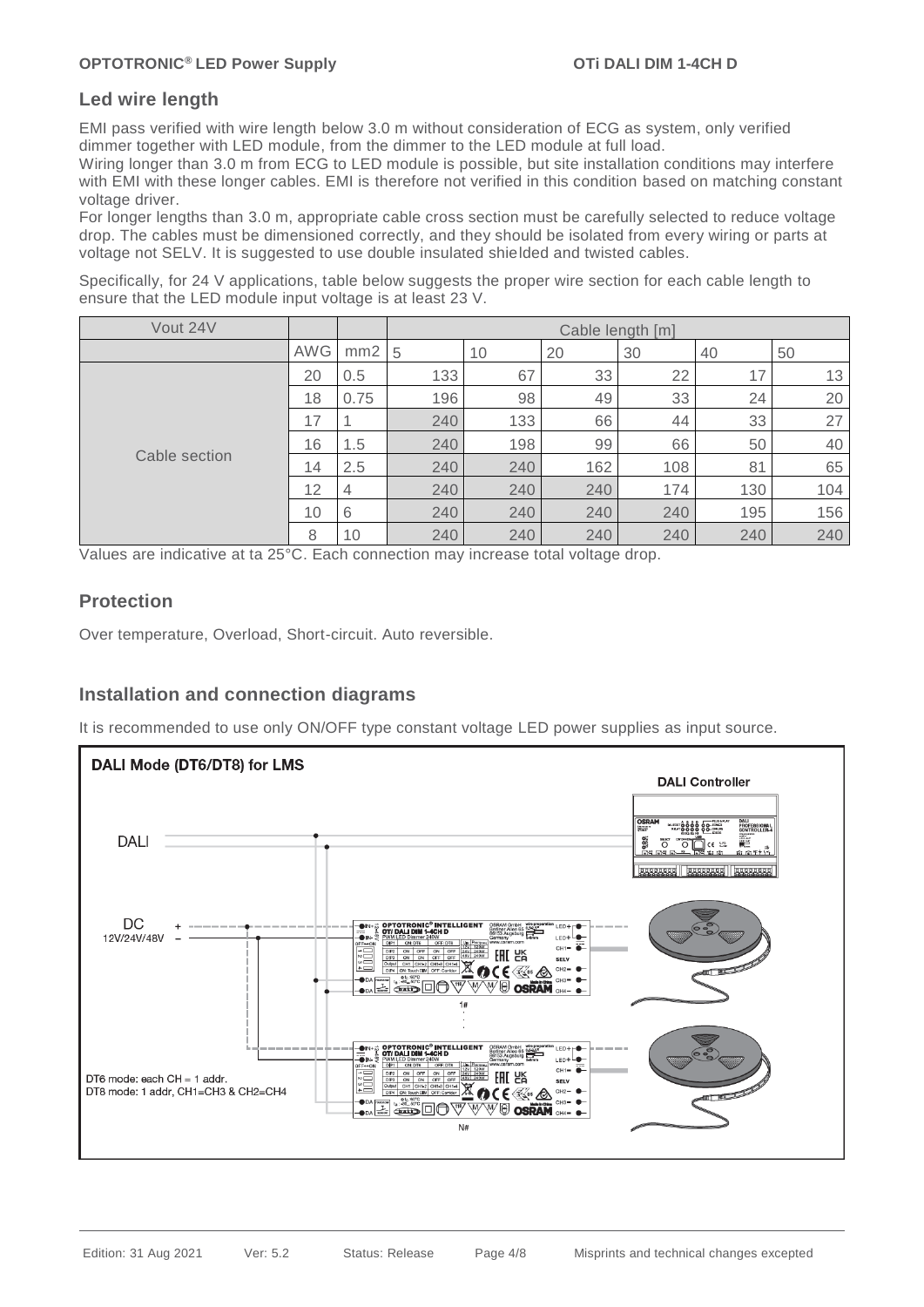



#### **Touch DIM Mode**

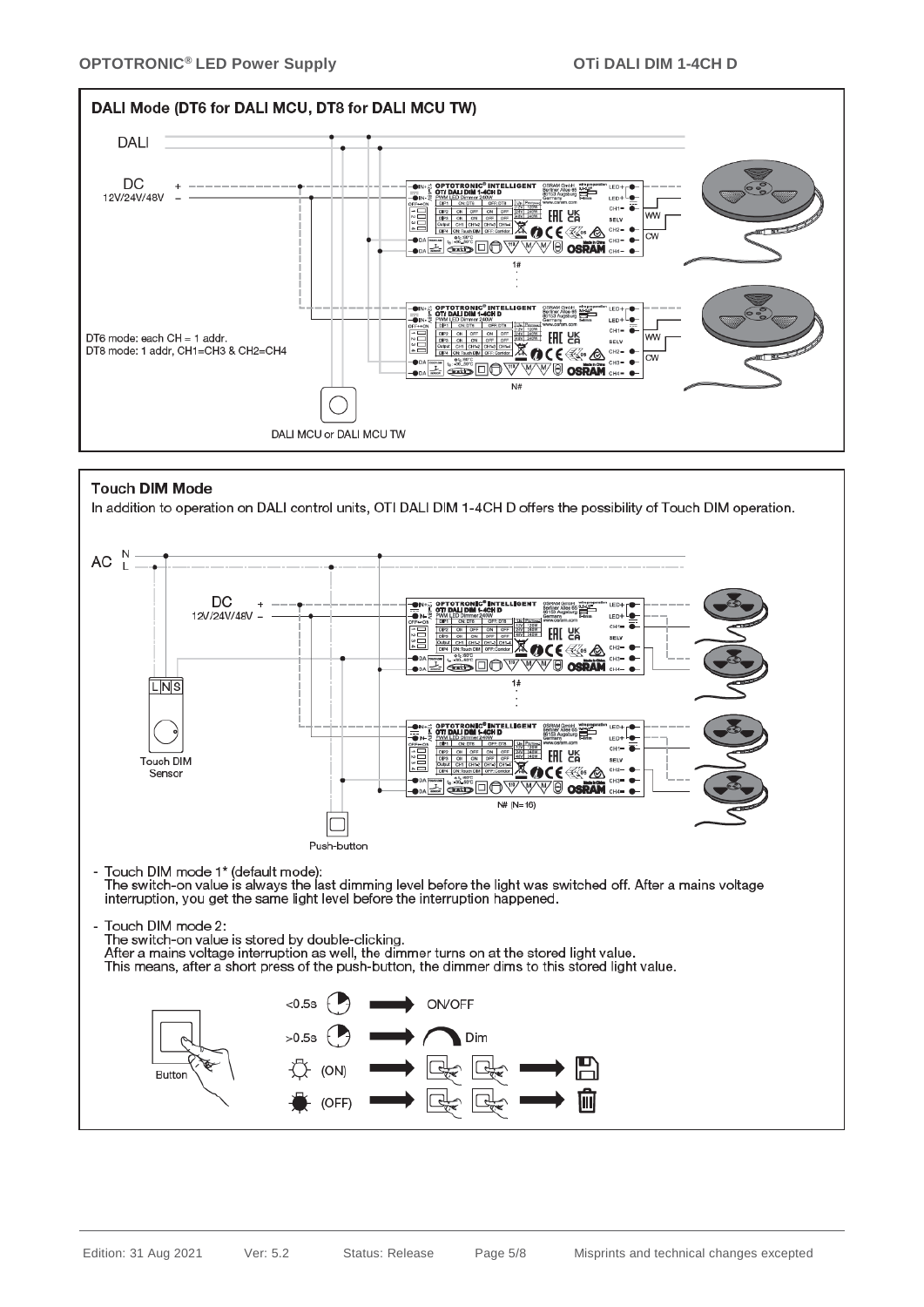

#### **Corridor Mode**

It is possible to connect the OTI DALI DIM 1-4CH D directly to commercially available motion sensors. The Corridor Function is triggered by a switching signal, i.e. the voltage of the supply line (220-240 V, 50/60 Hz) is switched to the DALI control line inputs (DA, DA; see the diagram below). A preset "out-of-the-box" luminous flux program launches upon triggering. Three light value ranges and three-time ranges are available for this purpose.

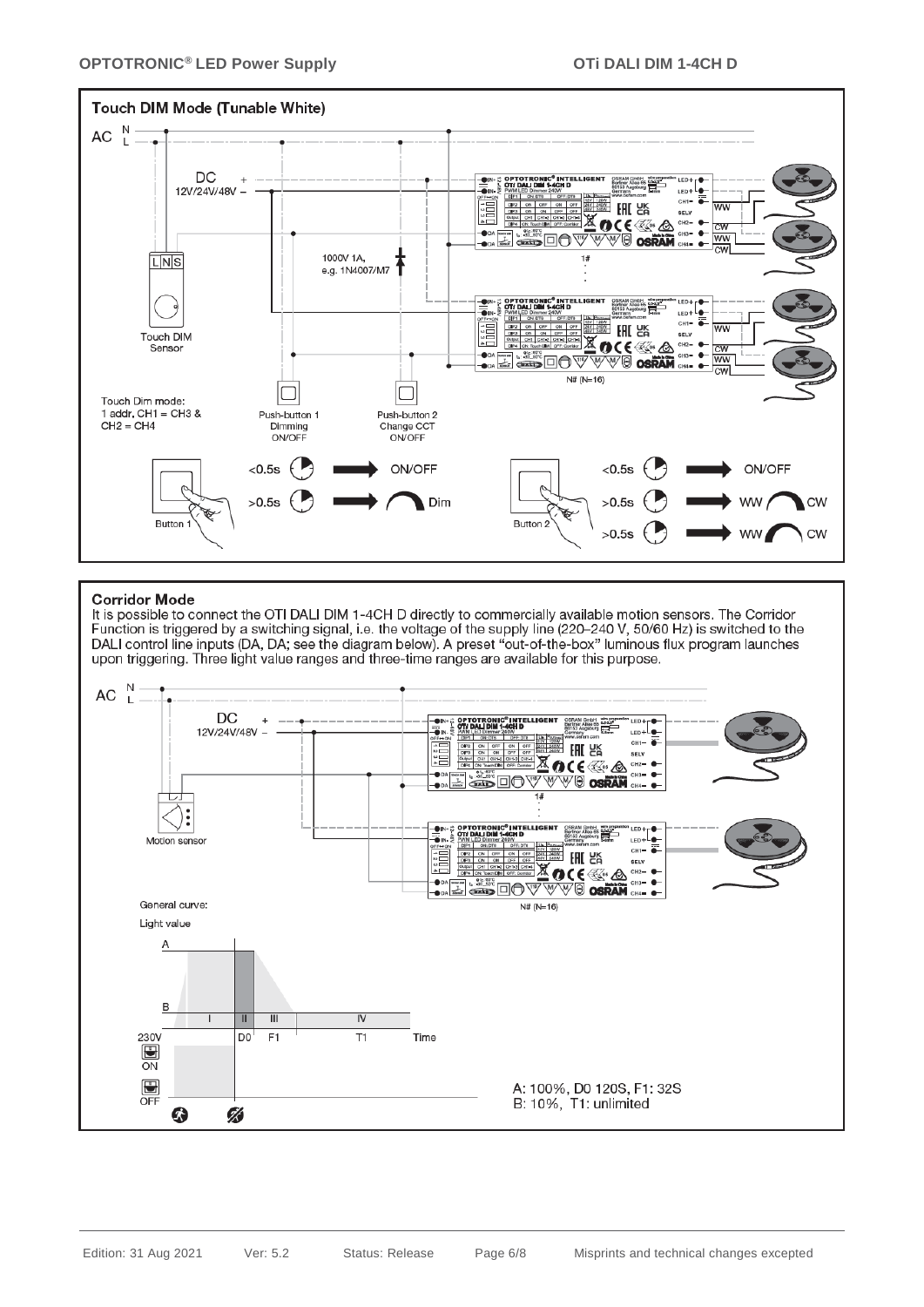

#### **Remarks**

- **Output short circuit protection**: auto reversible when fault removed
- **Output overload protection:** auto reversible when fault removed
- **Over temperature protection:** the unit is protected against temporary overheating by shutting the unit down, auto reversible when temperature decreases
- − **Application\*:** the dimmer is intended to manage 12 V, 24 V or 48 V LED light sources like but not limited to – OSRAM LINEARlight FLEX® , Tec Flex LED flexible strips, GinoLED Flex LED flexible strips, Value Flex LED flexible strips, OSRAM BackLED® and BoxLED® modules, OSRAM LINEARlight® Rigid FINESSE systems.
	- \* It is recommended to use only ON/OFF type constant voltage LED power supplies as input source..
- **No-load conditions:** hot plug-in or secondary switching of LEDs is not permitted.
- − Intended for use with LED modules.
- The forward voltage of the LED light source shall be within the defined operating window of the control gear in all operating conditions including dimming if applicable.
- − **Ecodesign regulation information:**

Intended for use with LED modules. The forward voltage of the LED light source shall be within the defined operating window of the control gear in all operating conditions including dimming if applicable. Separate control gear and light sources must be disposed of at certified disposal companies in accordance with Directive 2012/19/EU (WEEE) in the EU and with Waste Electrical and Electronic Equipment (WEEE) Regulations 2013 in the UK. For this purpose, collection points for recycling centres and take-back systems (CRSO) are available from retailers or private disposal companies, which accept separate control gear and light sources free of charge. In this way, raw materials are conserved and materials are recycled.